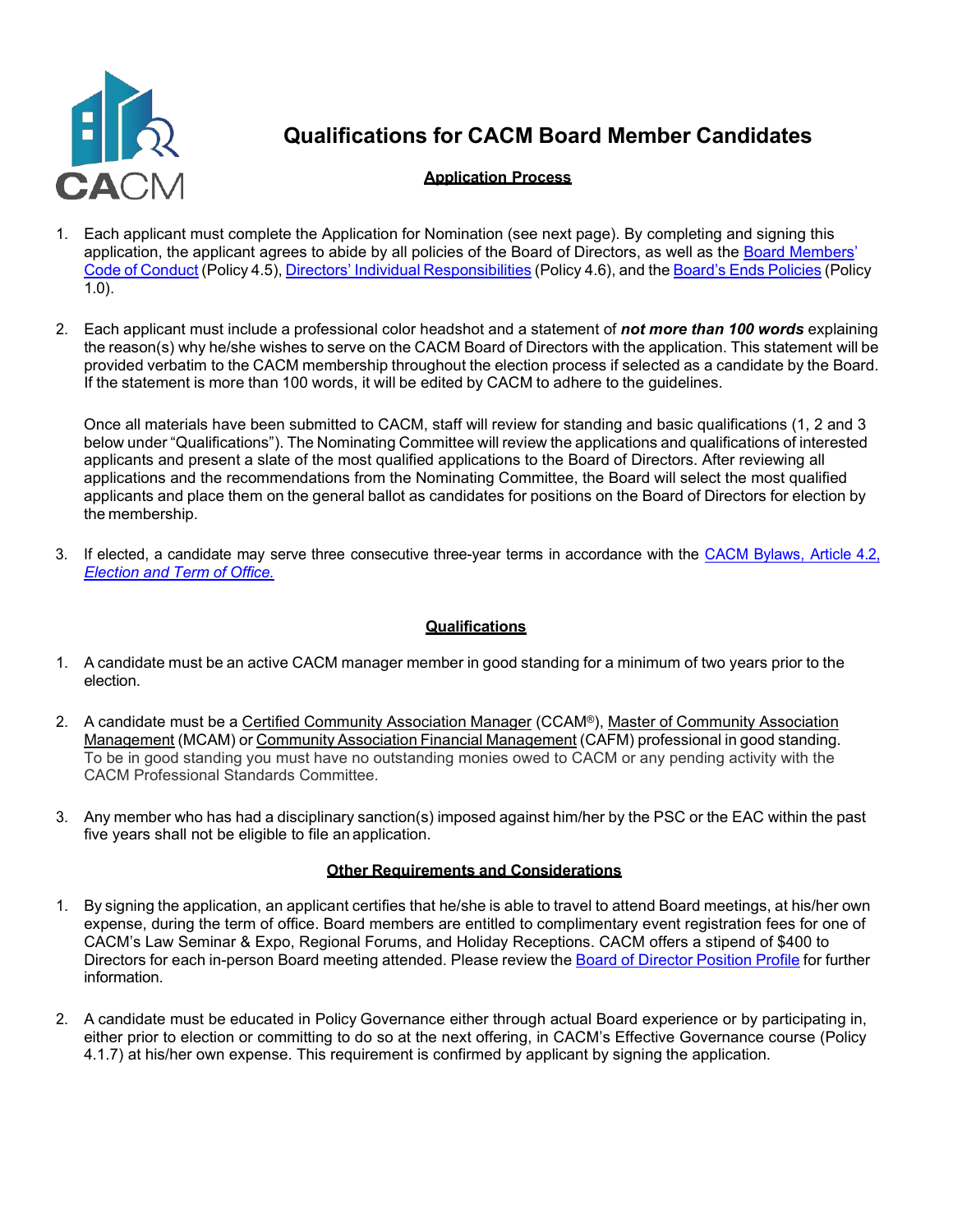- 3. In evaluating an applicant's qualifications, the Nominating Committee shall consider, in addition to the criteria set forth above, such other criteria as the Committee shall consider appropriate under the circumstances including but not limited to the following:
	- A. An applicant should have served on a CACM committee for 2 years prior to having their name placed in nomination. Consideration will be given to applicants who have demonstrated active participation in CACM for 2 years in other capacities such as an instructor, Vision magazine contributor, or panelist for the Law Seminar, Facilities Management Course, Regional Forums, task force or special project. Consideration will be also given to applicants who have served as a host for CACM educational courses or events.
	- B. To attain the diversity of background, knowledge, viewpoints, and skills for candidates to the board, the Committee shall consider, but not be limited to, the following precepts: geographic region, area of specialization of community management, number of representatives from a management firm or association should be 25% or less, and diversity of the then existing directors.
	- C. Management Firm and/or Association shall be defined as any corporation, partnership, or group ofindividuals working cooperatively by virtue of a business agreement or agreements.

### **California Association of Community Managers, Inc.SM**

23461 South Pointe Drive, Suite 200, Laguna Hills, CA 92653 | [info@cacm.org](mailto:%20info@cacm.org) | 949.916.2226 | [www.cacm.org](http://www.cacm.org/)